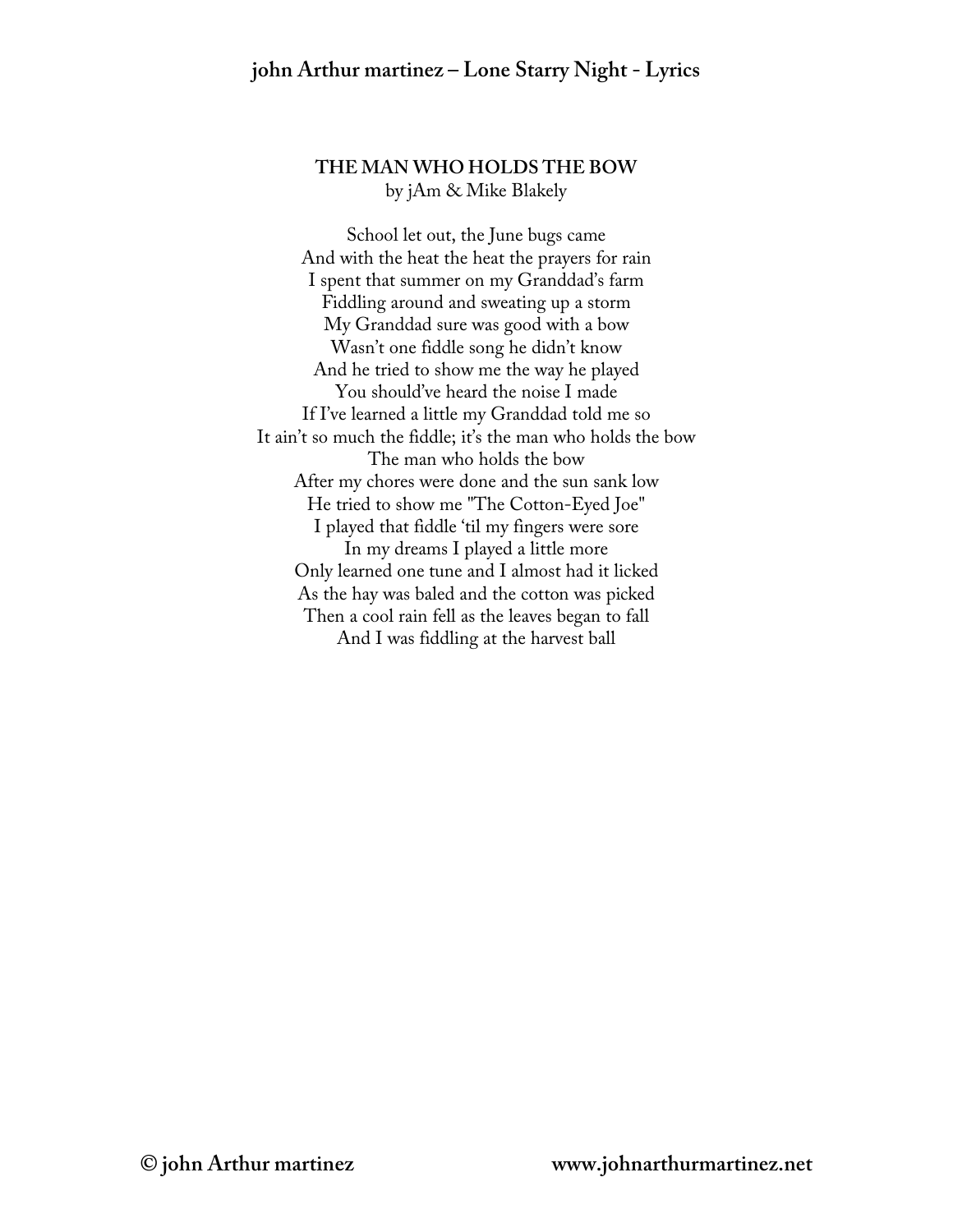**HOME MADE OF STONE** by jAm, Steve Seskin, & Ande Rasmussen

I can count the wall of our singlewide trailer on the fingers of my two hands And it's hard to sleep on the nights the north wind blows But how on earth could I ever complain, as long as I'm your man You're the woman I adore and I want to give you more I want to build you darling a home made of stone On a little piece of Texas we can call our own To stand the test of time you need a good foundation Just like our love ain't nothing gonna change it I want to build you darling a home made of stone I can see it all now high on a hill up where the white tail run From our front porch swing we can count our lucky stars The kids are gonna love fishing the creek in the heat of the midday sun It will all be ours someday; I'm gonna find a way Tell the girls to say their prayers With a hand from the man upstairs I'm gonna build you darling a home made of stone On a little piece of Texas we can call our own To stand the test of time you need a good foundation Just like our love ain't nothing gonna change it I'm gonna build you darling a home made of stone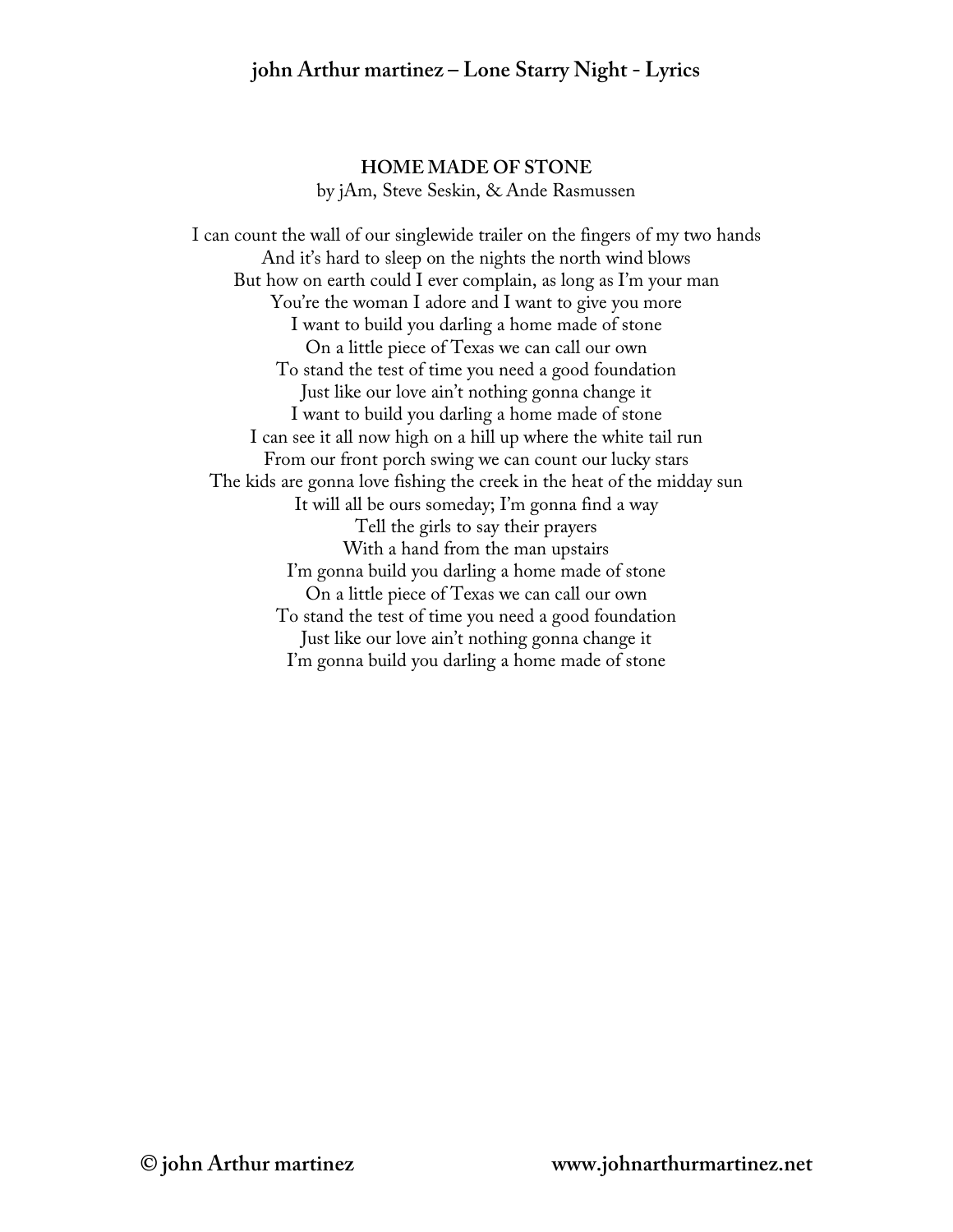#### **AMARILLO BY MORINING** by Terry Stafford & Paul Fraser

Amarillo by morning up from San Antone Everything that I've got is just what I've got on When that sun is high in that Texas sky I'll be bucking at the county fair Amarillo by morning, Amarillo I'll be there They took my saddle in Houston; I broke my leg in Sante Fe Lost my wife and a good friend somewhere along the way I'll be looking for eight when they pull that gate Lord I hope that judge ain't blind Amarillo by morning, Amarillo's on my mind Amarillo, manana, por San Antonio voy pa ti Y todo que tengo es la ropa puesta aqui El rodeo es la vida mia no soy rico, pero soy feliz Amarillo manana, Amarillo voy pa ti I ain't got a dime but what I've got is mine I ain't rich but Lord I'm free Amarillo by morning, Amarillo's where I'll be My Amarillo, Oh My Amarillo, Amarillo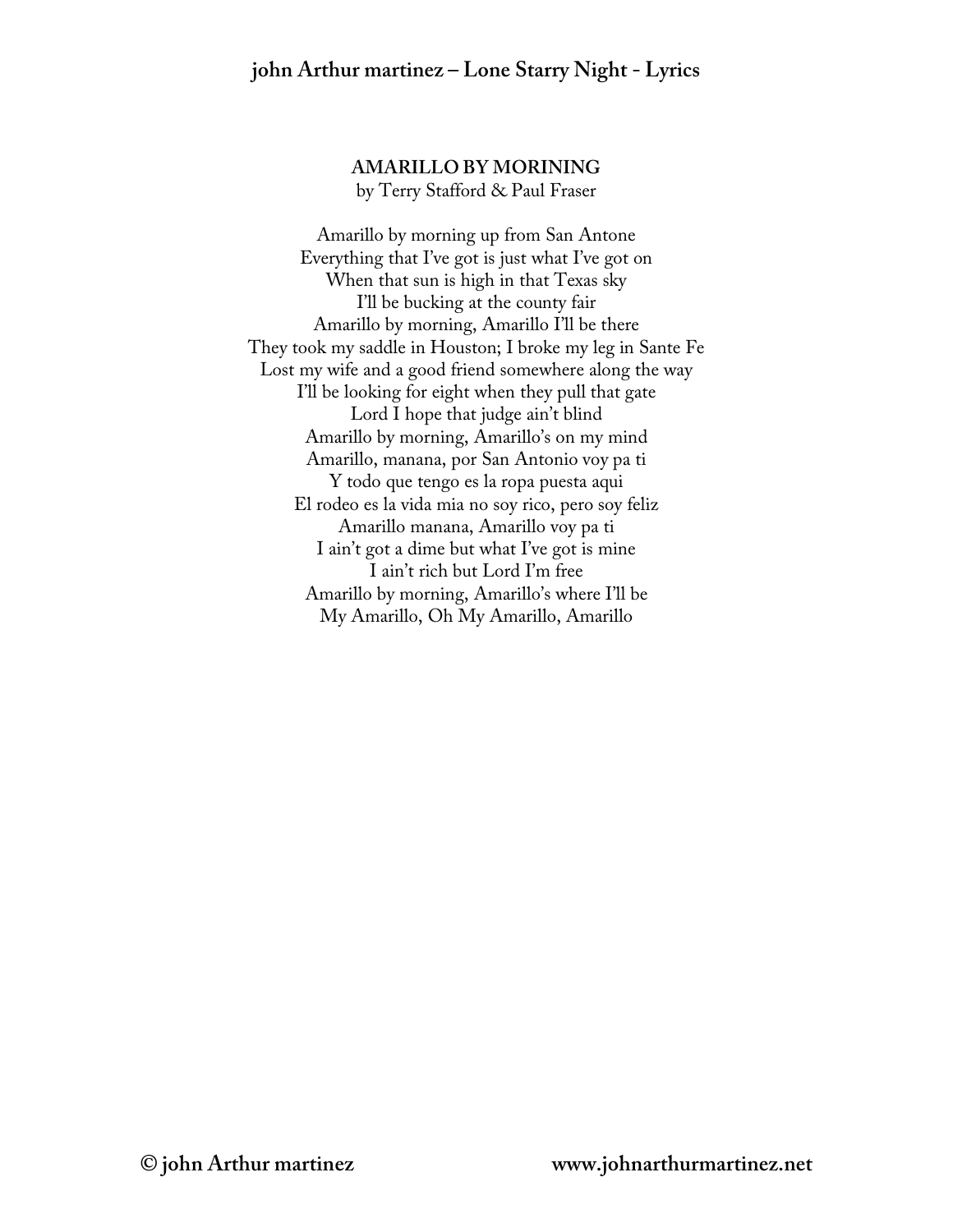#### **A GIRL NAMED TEXAS** by jAm & Kent Finlay

She's my favorite senorita on a warm fiesta night A breeze along the Frio underneath the pale moonlight A cattle rancher's daughter and a river you can't tame Love everything about her Texas is her name She's the Rio Grande flowing through my soul Oh the heart of Texas is as good as gold The sweetheart of the rodeo a Sunday bar-b-que I love a girl named Texas boy she loves me too She's a mariachi trumpet she's a German polka band And if you want to two-step she'll take you by the hand An Amarillo twister dancing on the dusty plains I love a girl named Texas like a farmer loves the rain I'm a shooting star she's the Pecos sky When she kisses me I don't ask why The sweetheart of the rodeo a Sunday bar-b-que I love a girl named Texas boy she loves me too She's the colors of the canyon on a cool Comanche day A lazy day of fishing on the Corpus Christi bay She's a spicy enchilada or a wild forget-me-not I love that girl named Texas she's jalapeno hot She's the morning sun I'm a live oak tree And every day she shines on me The sweetheart of the rodeo a Sunday bar-b-que I love a girl named Texas boy she loves me too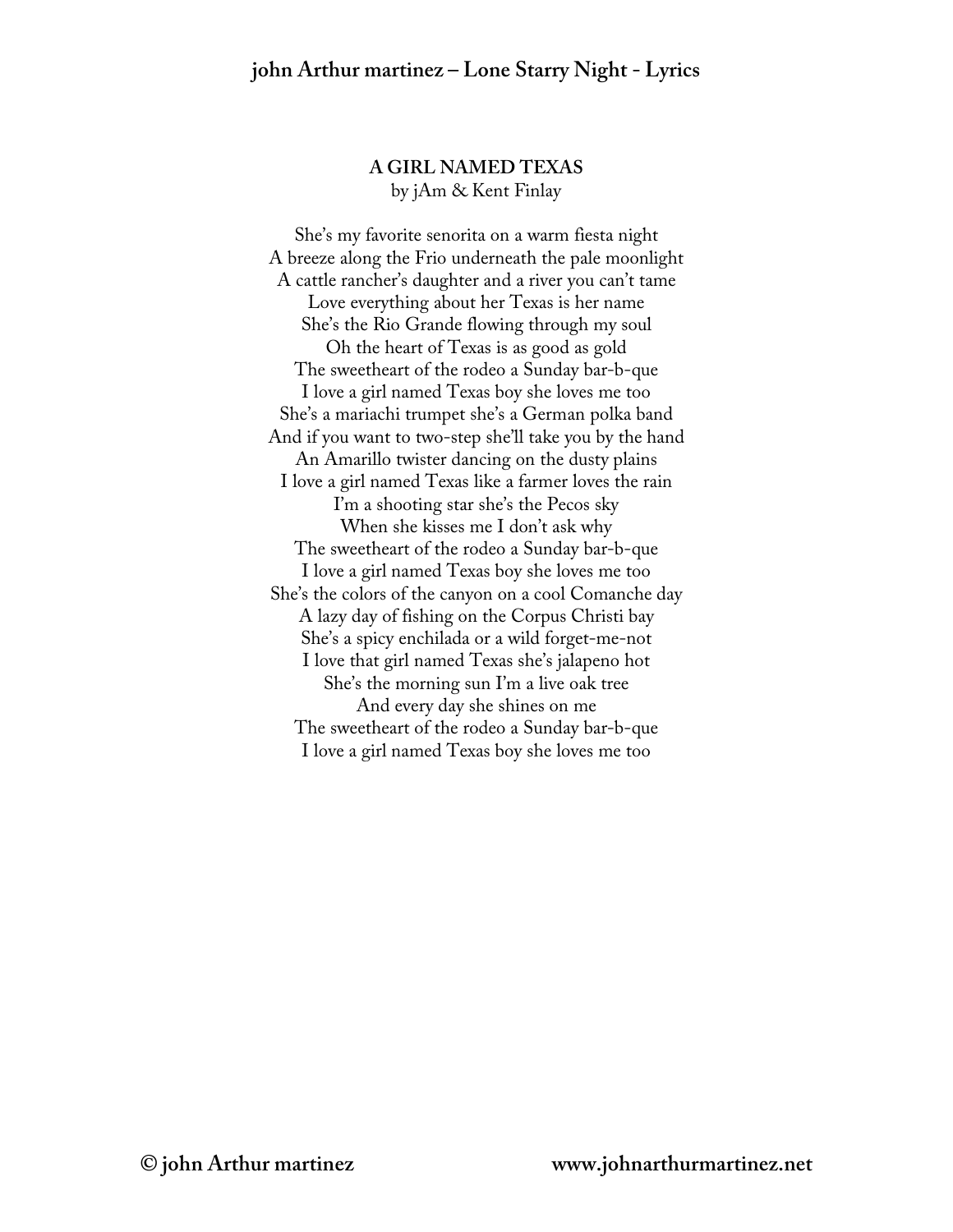## **john Arthur martinez – Lone Starry Night - Lyrics**

### **THE ARMADILLO SONG** by Blakely & jAm

There's a big armadillo in the middle of a little old country road An old brown bottle in a puddle near the cattle guard A June bug beetle in the bottom of the bottle Near the big armadillo in the middle of the little Old country road that I am traveling on. There's a red headed rider with the radio raring and the windows down Rocking and a reeling to the rhythm of the country sounds He's got his eighteen-wheeler with the pedal to the metal And he's headed for the 'dillo and the bottle in the middle of the little old Country road I'm traveling on He swerved to the left missed the 'dillo in the middle He swerved to the right missed the puddle near the guard Next the you know he's coming at me So I dive for the bar ditch and what do I see? A big armadillo in the middle of a little old country road An old brown bottle in a puddle near the cattle guard A June bug beetle in the bottom of the bottle Near the big armadillo in the middle of the little A old country road that I am traveling on.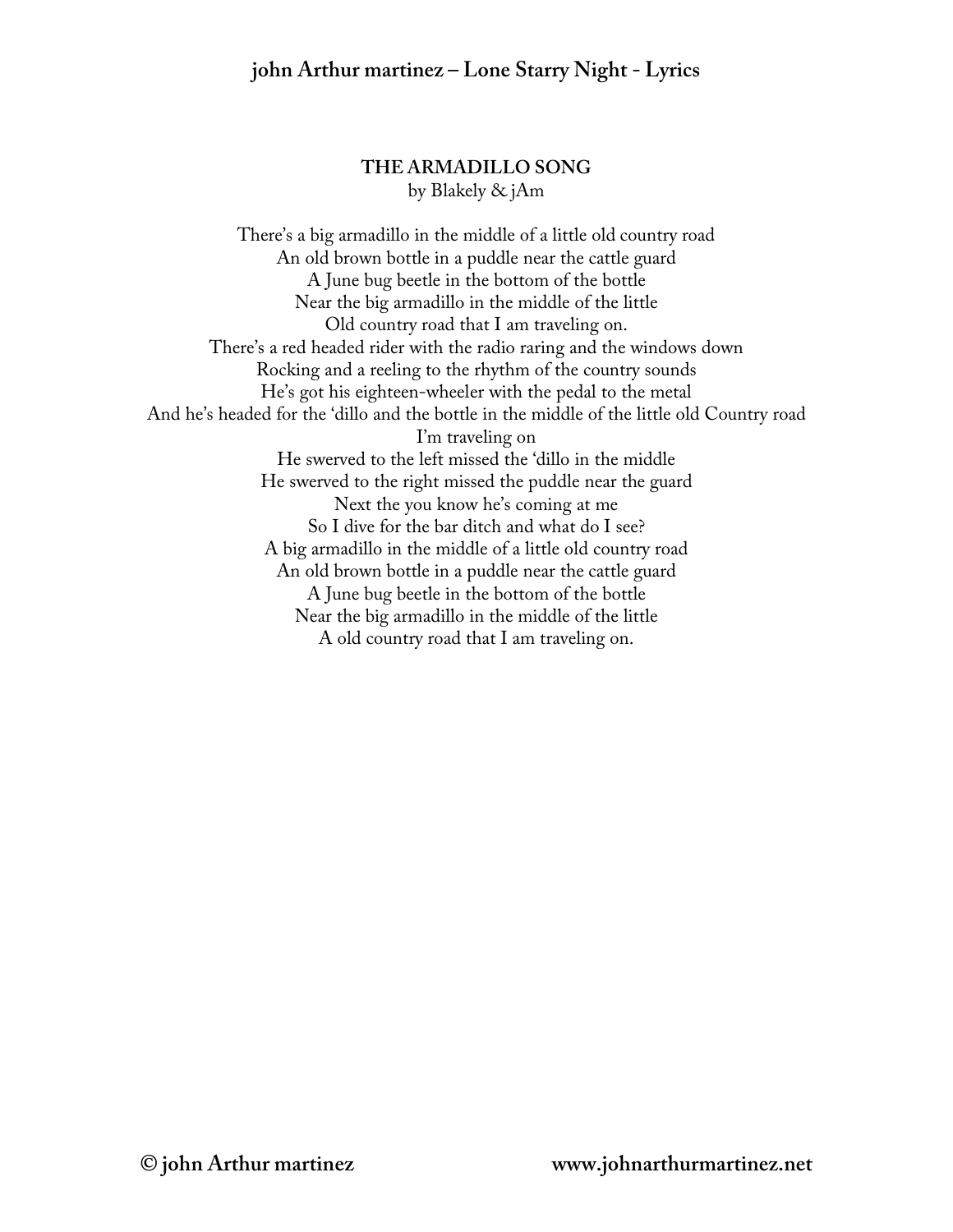**IF I DIDN'T CARE** by jAm, Tommy Conners, Monte Warden

One of us has got to break this silence It's gone on so long I don't know where to start And I know you don't believe a word I'm saying So let me tell you how I feel inside my heart If I didn't love you, if that wasn't true I wouldn't be hurting the way that I do I know I get angry and it doesn't seem fair But I wouldn't be here if I didn't care I can't be the one to tell you that I'm sorry For all the wrong that someone else has done But I'll be the one still standing right beside you When everybody else has cut and run You were so young you might not remember I always thought you knew When I vowed to love your mother I vowed to love you too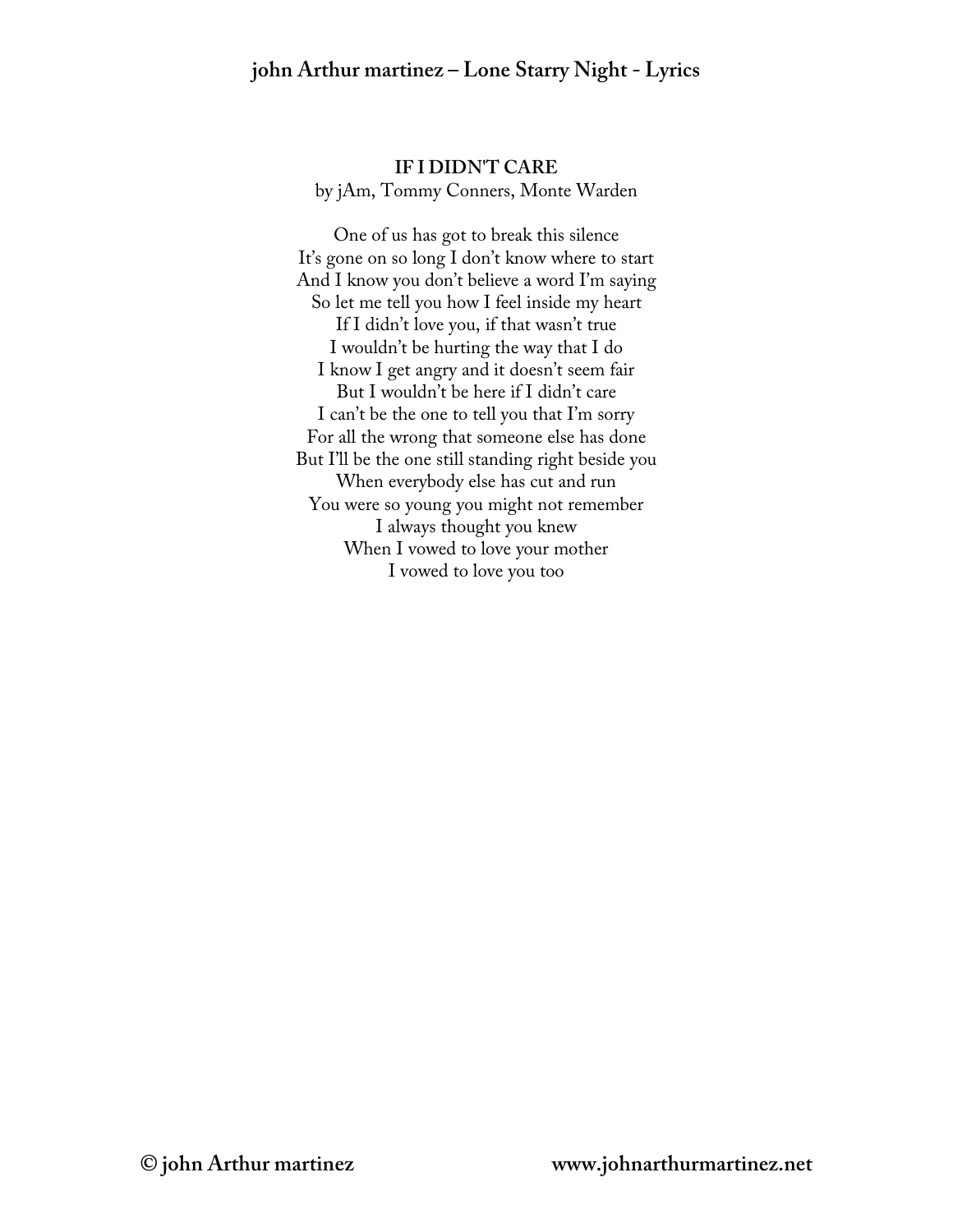# **john Arthur martinez – Lone Starry Night - Lyrics**

**THE RIVER OF LOVE** by jAm, Stephanie Urbina Jones, & Yvonna Martinez

On any moonlit night in old San Antonio You can feel the amor down where the river flows The mariachis play just like they did long ago And there's love in the air in old San Antonio Amor, Amor, Amor, Amor The stars in your eyes and the song of the night are what dreams are made of Amor, Amor, Amor, Amor Take me in your arms and we'll dance until dawn down on the river of love Cada noche feliz no duerme la memoria En el paseo pasado yo te di mis promesas Las gitarras lloraban como cantaban ayer Habia amor mas mejor en ciudad San Antonio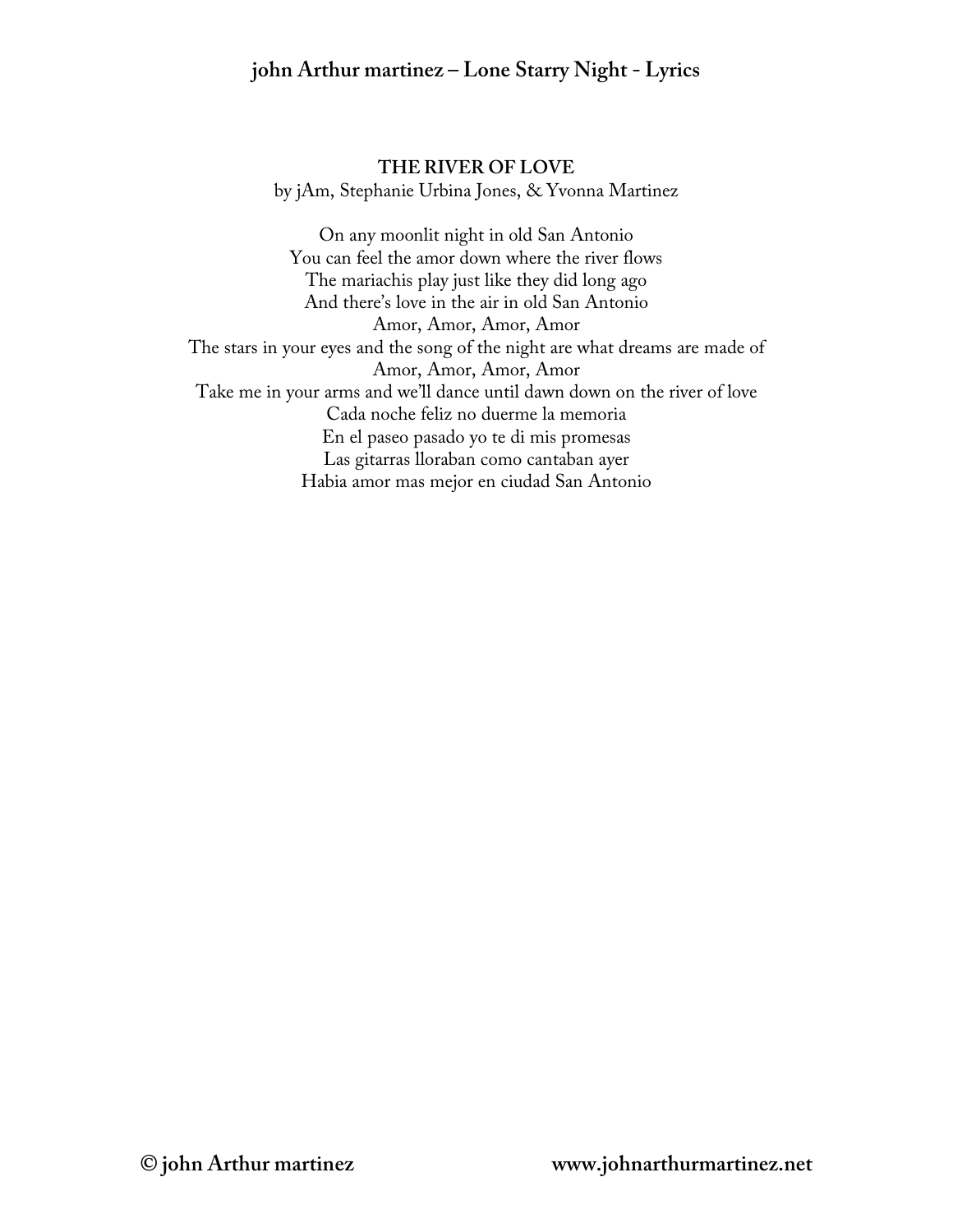### **TONIGHT AT FIESTA** by jAm & Vip Viperman

Was I only dreaming or baby did I get it right Will you be my girl at the harvest fiesta tonight? My prayers will be answered if you only smile and say yes I'll wear my new boots if you wear your favorite dress Tonight at Fiesta! This is the night I walk in the clouds Tonight at Fiesta! We'll dance in the street and I'll be so proud I'll take your hand and spin you around, tonight at Fiesta! See the balloons and piñatas against the big sky The pumpkins, the salsas, the chocolates, the colorful lights Look at the full harvest moon shining down from above La musica playing is perfect for falling in love My friends think that I am the luckiest boy in the world But baby you don't even know you're the prettiest girl El mariachi is playing a song just for you I'm sure he can tell you've made all of my dreams come true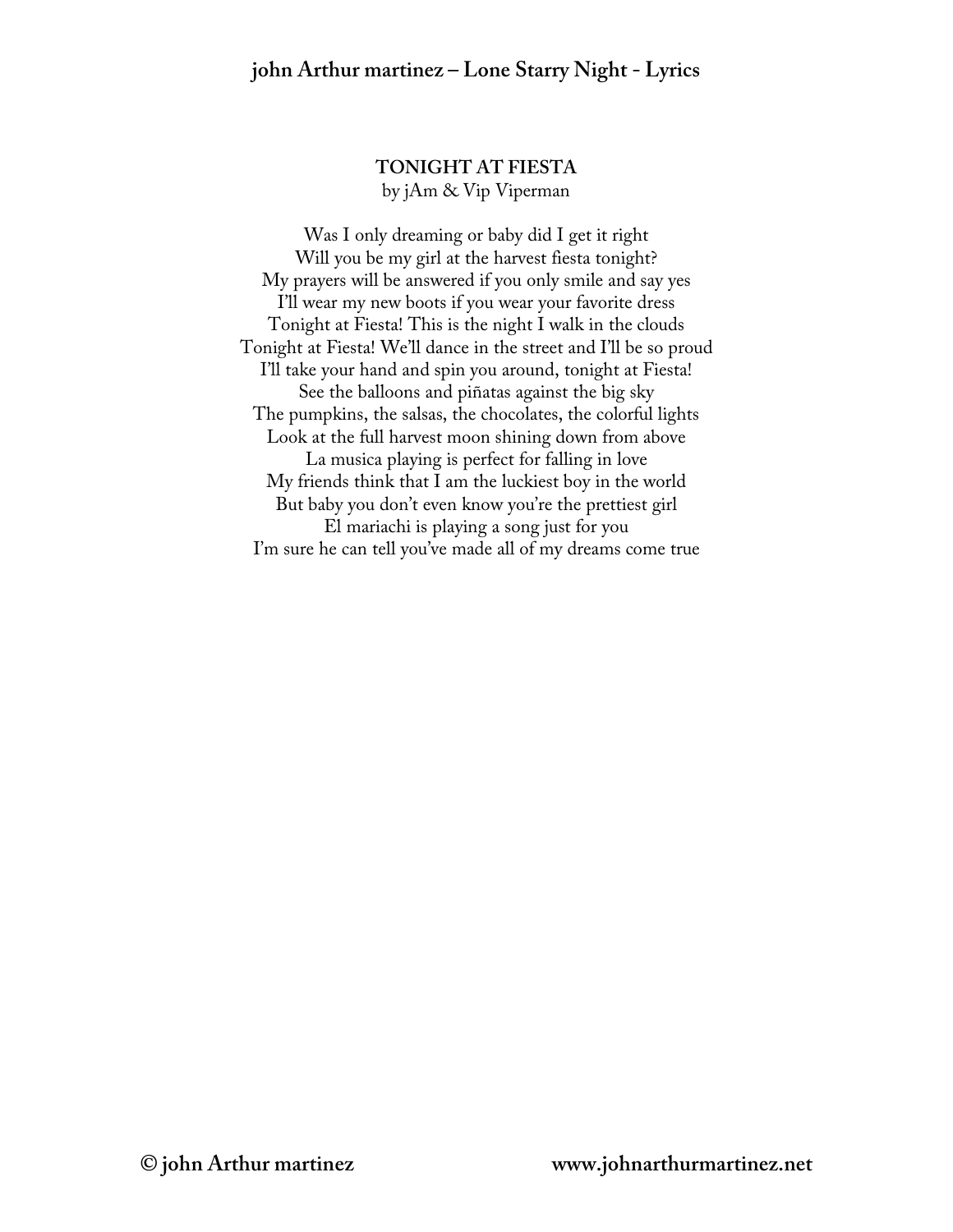### **JUST LIKE THE MOON** by jAm & John Bolinger

Baby you're just like the moon Every night I see a different side of you Like the moon pulls on the tide You draw me to your side Baby you're just like the moon I wish there was a way that I could make you stay At times you seem much closer than you are Why do you run and hide before the break of day I reach for you and wind up with a handful of stars La luna es una mujer La luna la quiero conocer Yo la veo pero no la puedo obtener La luna es una mujer I always feel a sadness just before the dawn I'm full of hope but still I'm filled with doubt Cause with the morning sun I know that you'll be gone You steal away and hide behind your purple clouds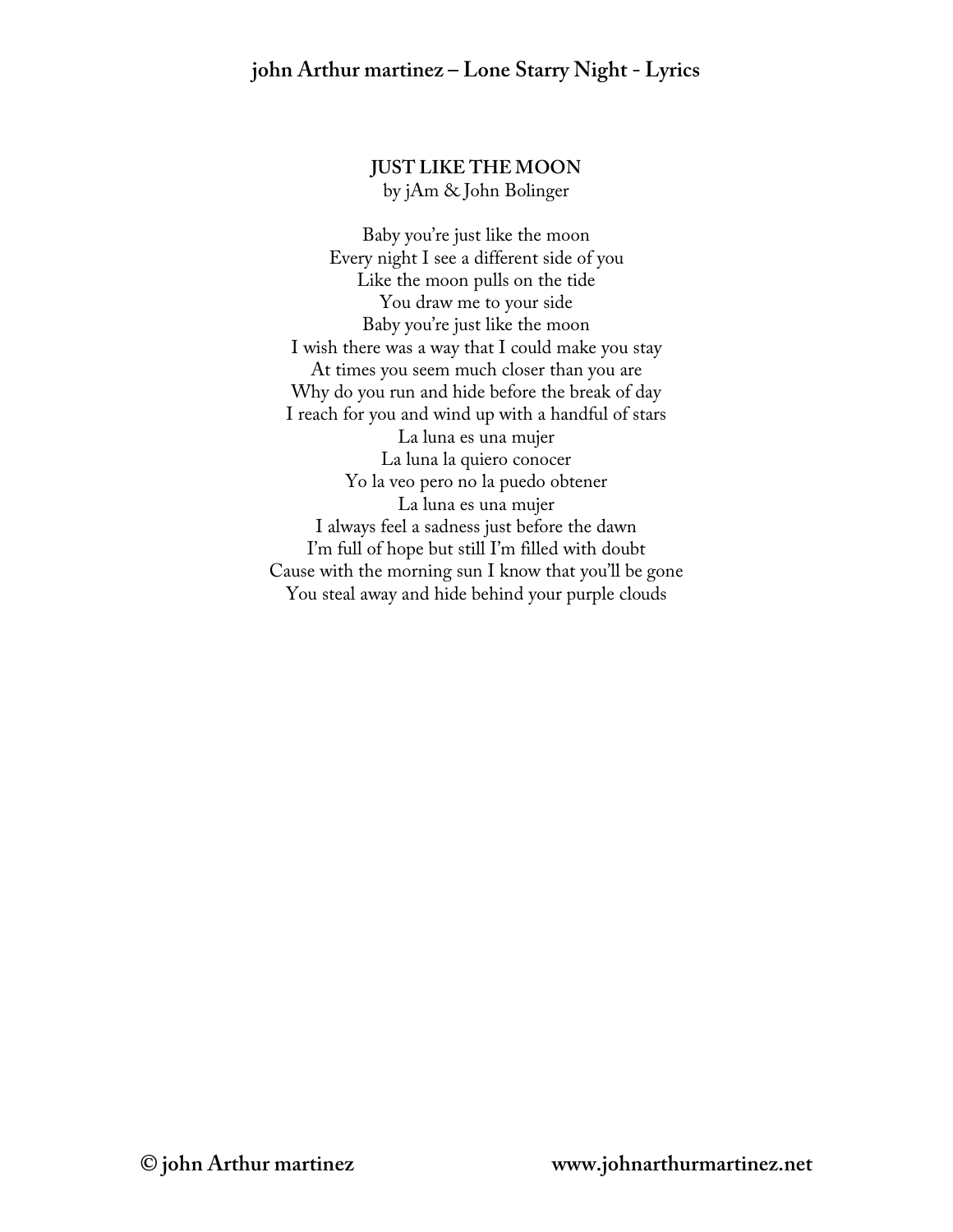### **TROUBLE RIDES A FAST HORSE** by jAm & Yvonna Martinez

Trouble is her middle name she's heartache dress in lace She'll put an hombre's heart to shame while she wears an angels face Don't kiss trouble on the lips she'll take your heart by force To save your soul you best be quick cause Trouble rides a fast, fast, horse She road in with the northern winds on a carpetbagger's steed On a moonlit night in Balmorea with a forty-niners greed She mined the live within my heart; she stole with no remorse Boy you best be gone by sundown Trouble rides a fast, fast, horse Trouble rides, Trouble rides Trouble rides, Trouble rides a fast, fast horse She don't pack a pistol but her love burns just as bad And the scars will last forever don't you ever turn your back A hombres heart will surely bleed when Trouble charts her course She rides her steed at heartbreak speed Trouble rides a fast, fast horse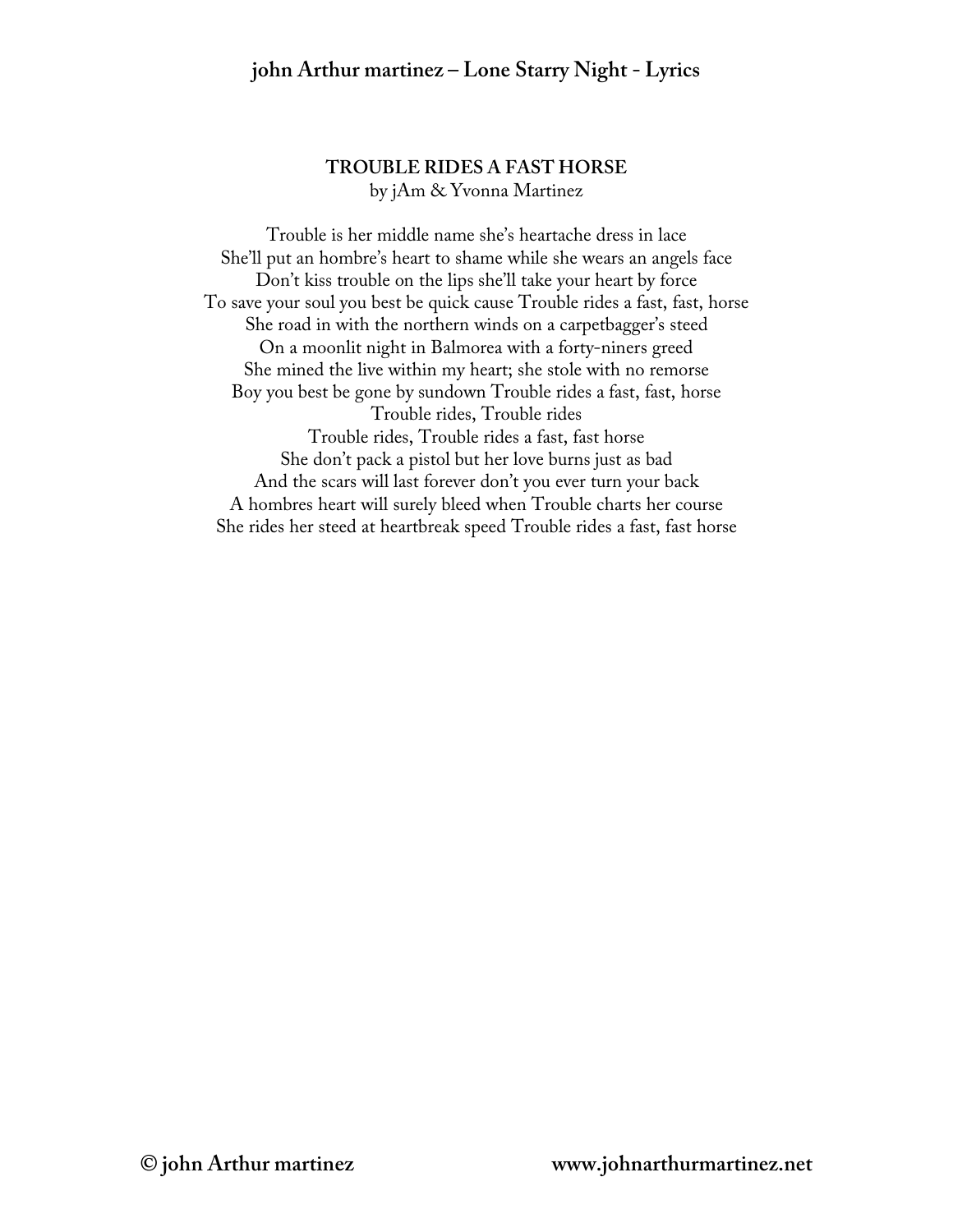# **john Arthur martinez – Lone Starry Night - Lyrics**

**POUR A LITTLE LOVE ON IT** by jAm, Mike Blakely, & Jerry Harkins

Your soul is weak; your heart is barely beating Don't feel complete; the world has been mistreating you lately Don't let it get you down I know the remedy for all your misery, oh baby Pour a little love on it Stir a little spice in it Add a little fire to it You know it works every time Say a little prayer for it Add a lot of Holy Spirit Makes you feel fine don't it Pour a little love on it Feeling strong, your heart is beating faster That can't be wrong; the sun is shining brighter now baby But if the clouds get in the way You know the remedy for all your misery; it's heavenly